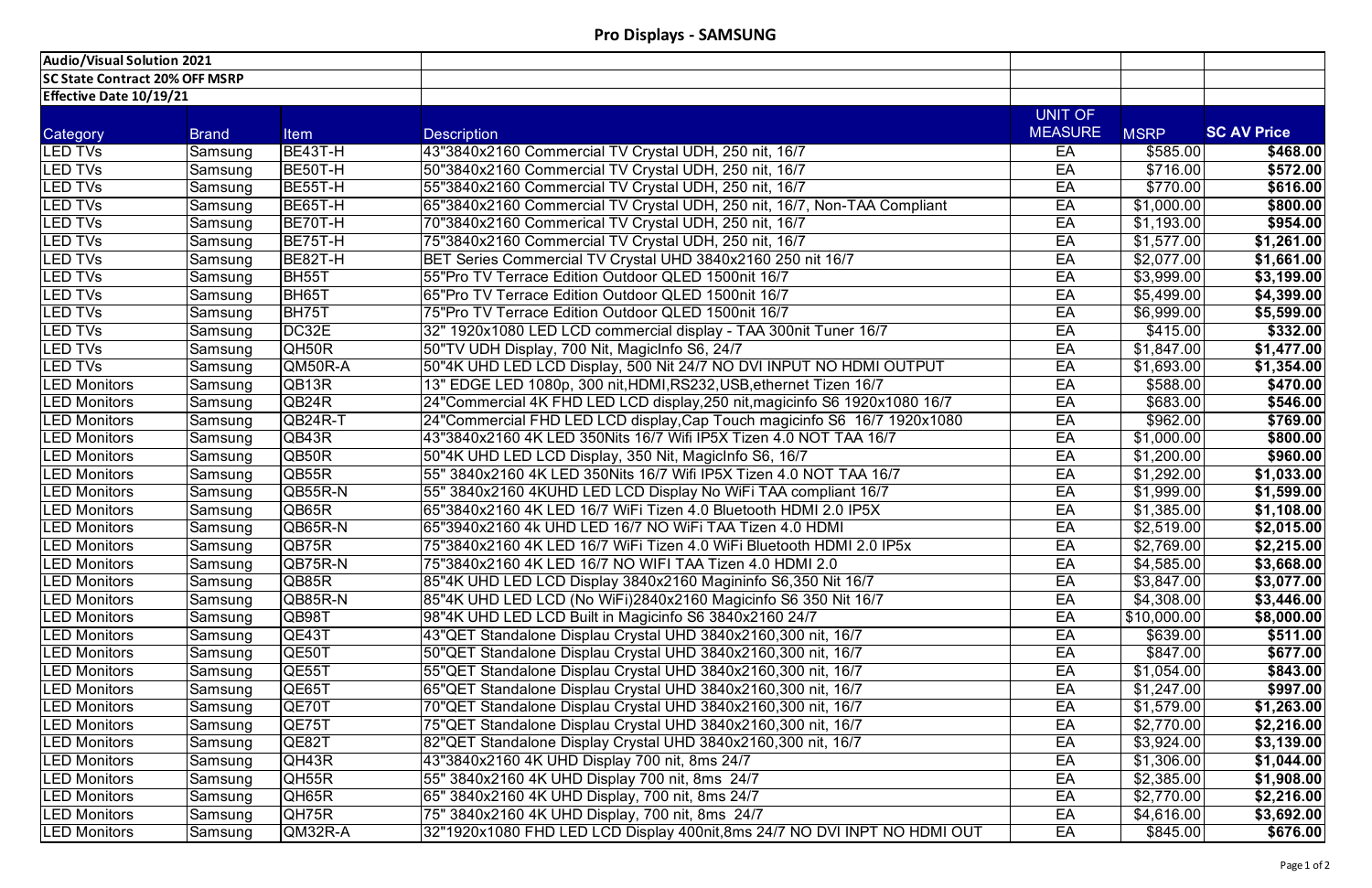## **Pro Displays - SAMSUNG**

| <b>LED Monitors</b><br>QM43R-A<br>EA<br>\$1,154.00<br>43"3840x2160 4k LED Wifi bluetooth 24/7 NO DIV INPUT NO HDMI OUTPUT<br>Samsung<br>EA<br>\$1,847.00<br>Samsung<br>QM55R<br>55"3840x2160 4K LED 500nit WiFi Tizen 4.0 WiFi Bluetooth 24/7<br><b>LED Monitors</b><br>EA<br>QM55R-A<br>55"3840x2160 4K LED 500nit WiFi Bluetooth 24/7 NO DVI INPT NO HDMI OUTPT<br>\$1,847.00<br><b>LED Monitors</b><br>Samsung<br>QM65R<br>65"3840x2160 LED WiFi Tizen4.0 Wifi Bluetooth 24/7<br>EA<br>\$2,616.00<br><b>LED Monitors</b><br>Samsung<br>EA<br>\$2,616.00<br>Samsung<br>QM65R-A<br>65"3840x2160    4K UHD LED LCD WIFI Blutooth    24/7 NO DVI INPT NO HDMI OUTPT<br><b>LED Monitors</b><br>QM75R-A<br>EA<br>\$4,462.00<br><b>LED Monitors</b><br>75"3840x2160 4K UHD LED LCD 500 nit 24/7 NO DVI INPT NO HDMI OUTPUT<br>Samsung<br>85" 3840x2160 4K LED 500nit Magicinfo S6 Non TAA 24/7<br>EA<br>\$6,154.00<br><b>LED Monitors</b><br>QM85R<br>Samsung<br>EA<br>\$15,385.00<br>Samsung<br><b>QM98T</b><br>98"4K UHD LED LCD Built in Magicinfo S6 3840x2160 24/7<br><b>LED Monitors</b><br>EA<br>\$6,154.00<br>QP65A-8K<br>65"8K Direct LED BLU Display 500 nit, 16/7<br>LED Monitors<br>Samsung<br>QP75A-8K<br>75"8K Direct LED BLU Display 500 nit, 16/7<br>EA<br><b>LED Monitors</b><br>\$7,385.09<br>Samsung<br>85"8K Direct LED BLU Display 500 nit, 16/7<br>$\overline{$11,077.00}$<br>Samsung<br>$QQP85A-8K$<br>EA<br><b>LED Monitors</b><br>SH37R<br>EA<br>37"1920x540 LED Half-Height Display 700 nit TAA 24/7<br><b>LED Monitors</b><br>\$1,964.00<br>Samsung<br><b>VM55T-E</b><br>55"1920x1080 Ultra narrow bezel LED LCD 1200:1 24/7<br>EA<br>\$3,077.00<br><b>LED Monitors</b><br>Samsung<br><b>Video Walls</b><br>LH55UMHHLBB/ZA<br>55" 1920x1080 Extreme Narrow Bezel Video Wall 1.7mm 500nits TAA 24/7<br>EA<br>\$3,077.00<br>Samsung<br>\$5,231.00<br>VH55R-R<br>55"Smart Signage Razar Narrow Bezel Video wall 1920x1080 8ms 24/7<br>EA<br>Video Walls<br>Samsung<br><b>Video Walls</b><br>VH55T-E<br>55"LFD 1920x1080 Video wall extreme narrow bezel Non TAA<br>EA<br>\$3,385.00<br>Samsung<br><b>Video Walls</b><br>VM46T-U<br>46"1920x1080 Ultra narrow bezel LED LCD 1200:1 24/7<br>EA<br>\$1,847.00<br>Samsung<br>\$2,308.00<br><b>Video Walls</b><br>VM55T-U<br>55"1920x1080 Ultra narrow bezel LED LCD 1200:1 24/7<br>EA<br>Samsung<br><b>Table Stands &amp; Feet Samsung</b><br>VG-SESA11K<br>EA<br>349.99<br>2021 Studio Stand<br>\$264.00<br><b>CY-LJJNWS</b><br>EA<br>Accessories<br>Magnetic Jig for IFJ module replacement<br>Samsung<br>\$269.00<br>CY-TF65BR<br>Flip 65" optional tray for added connectivity USB, USB EXT, TOUCH OUT<br>EA<br>Samsung<br>Accessories<br>\$384.62<br><b>PR-SHNFVAA6</b><br>Signage Large format Display Installation Servies<br>EA<br>Samsung<br>Accessories<br>SBB-B64DI4<br>Setback box media player (Quad core 2.5ghz/64GB SSD/4GB DDR<br>EA<br>\$1,154.00<br>Samsung<br>Accessories<br>SBB-PB64HI<br>OPS Plug in media player(AMD quad core 2.5ghz/64gb ssd<br>EA<br>\$1,231.00<br>Samsung<br>Accessories<br>SBB-SS08NT2<br>SoC Signage Player Box-for use w/non-samsung displays<br>EA<br>\$275.00<br>Samsung<br>Accessories<br>\$308.00<br><b>SBB-SSN</b><br>SOC Signage Player Box - Magicinfo S6<br>EA<br>Samsung<br>Accessories<br>\$6,259.00<br><b>SNOW-AAE</b><br>UHD S-BOX: IWA, IFA(IFR, IER, IEA: TBD)<br>EA<br>Samsung<br>Accessories<br><b>STN-L3240E</b><br>Stand for ED32/40D DB32/40D DM32/40D DH40D<br>EA<br>\$46.00<br>Samsung<br>\$98.00<br>Samsung<br>EA<br>Accessories<br><b>STN-L4300H</b><br>Foot Stand for QM43N, QB43N<br>STN-L4355F<br>\$98.00<br>Foot Stand 43/49 (DB43J, DC43J, DB49J, DC49J)<br>Samsung<br>EA<br>Accessories<br>Stand for ED46/55D, DB48/55D, DM48/55D, DH48/55D<br>\$92.00<br>Samsung<br><b>STN-L4655E</b><br>EA<br>Accessories<br>\$98.00<br><b>STN-L4955H</b><br>Foot Stand for QM49N, QB49N, QM55N, QB55N<br>EA<br>Samsung<br>Accessories<br>\$308.00<br>STN-L7585F<br>Y-Type stand for DM75D and QM85D<br>EA<br>Samsung<br>Accessories<br><b>STN-W4075E</b><br>Welcome board Standalone 55/65/75 PIM, SBB<br>EA<br>\$998.00<br>∣Samsung<br>Accessories<br>VG-LFJ33SWW<br>\$2,012.00<br>LED mount frame kit for IFJ with 3x3 configuration<br>EA<br>Samsung<br>Accessories<br>WMN-WM65R<br>\$154.00<br>Flip 65"Wall mount 400x400 mm<br>EA<br>Samsung<br>Accessories<br>\$6,154.00<br>OH55A<br>55" High Brightness LED Outdoor display 1920x1080 24/7<br>EA<br>Samsung<br>Outdoor Displays<br>OH85N<br>85"Outdoor Display(Kit Type) 3840x2160,8ms,contrast 3000:1 24/7<br>\$37,277.00<br><b>Outdoor Displays</b><br>Samsung<br>EA<br>OH85N-D<br>\$78,475.00<br>85"Dual-Sided Outdr Display(kit type)3840x2160,8ms contrast 3000:1 24/7<br>EA<br>Outdoor Displays<br>Samsung<br>OH85N-S<br>85"Single-Sided Outdr Dsply(with Glass)3840x2160 8ms, 3000:1 24/7<br>EA<br>\$44,818.00<br>Outdoor Displays<br>Samsung<br>OM <sub>55N</sub><br>55"1920x1080 Indoor High Brightness Smart Signage (Semi-outdoor) 24/7<br>EA<br>\$4,308.00<br>Outdoor Displays<br>Samsung<br>OM55N-D<br>55"1920x1080 Dble Sided Indoor high brightness Smart (semi outdoor) 24/7<br>\$6,924.00<br>EA<br>Outdoor Displays<br>Samsung<br>OM75R<br>75"3840x2160 high brightness (Semi Outdoor) Smart signage 24/7<br>EA<br>\$13,847.00<br><b>Outdoor Displays</b><br>Samsung<br>CY-CRSYK046<br>Cellular Modem, Modem and Antenna<br>\$476.00<br>EA<br>Samsung<br>Accessories |  |  |  |                        |
|---------------------------------------------------------------------------------------------------------------------------------------------------------------------------------------------------------------------------------------------------------------------------------------------------------------------------------------------------------------------------------------------------------------------------------------------------------------------------------------------------------------------------------------------------------------------------------------------------------------------------------------------------------------------------------------------------------------------------------------------------------------------------------------------------------------------------------------------------------------------------------------------------------------------------------------------------------------------------------------------------------------------------------------------------------------------------------------------------------------------------------------------------------------------------------------------------------------------------------------------------------------------------------------------------------------------------------------------------------------------------------------------------------------------------------------------------------------------------------------------------------------------------------------------------------------------------------------------------------------------------------------------------------------------------------------------------------------------------------------------------------------------------------------------------------------------------------------------------------------------------------------------------------------------------------------------------------------------------------------------------------------------------------------------------------------------------------------------------------------------------------------------------------------------------------------------------------------------------------------------------------------------------------------------------------------------------------------------------------------------------------------------------------------------------------------------------------------------------------------------------------------------------------------------------------------------------------------------------------------------------------------------------------------------------------------------------------------------------------------------------------------------------------------------------------------------------------------------------------------------------------------------------------------------------------------------------------------------------------------------------------------------------------------------------------------------------------------------------------------------------------------------------------------------------------------------------------------------------------------------------------------------------------------------------------------------------------------------------------------------------------------------------------------------------------------------------------------------------------------------------------------------------------------------------------------------------------------------------------------------------------------------------------------------------------------------------------------------------------------------------------------------------------------------------------------------------------------------------------------------------------------------------------------------------------------------------------------------------------------------------------------------------------------------------------------------------------------------------------------------------------------------------------------------------------------------------------------------------------------------------------------------------------------------------------------------------------------------------------------------------------------------------------------------------------------------------------------------------------------------------------------------------------------------------------------------------------------------------------------------------------------------------------------------------------------------------------------------------------------------------------------------------------------------------------------------------------------------------------------------------------------------------------------------------------------------------------------------------------------------------------------------------------------------------------------------------------------------------------------------------------------------------------------------------------------------------------------------------------------------------------------------------------------------------------------------------------------------------------------------------------------------------------------------------------------------------------------------------|--|--|--|------------------------|
|                                                                                                                                                                                                                                                                                                                                                                                                                                                                                                                                                                                                                                                                                                                                                                                                                                                                                                                                                                                                                                                                                                                                                                                                                                                                                                                                                                                                                                                                                                                                                                                                                                                                                                                                                                                                                                                                                                                                                                                                                                                                                                                                                                                                                                                                                                                                                                                                                                                                                                                                                                                                                                                                                                                                                                                                                                                                                                                                                                                                                                                                                                                                                                                                                                                                                                                                                                                                                                                                                                                                                                                                                                                                                                                                                                                                                                                                                                                                                                                                                                                                                                                                                                                                                                                                                                                                                                                                                                                                                                                                                                                                                                                                                                                                                                                                                                                                                                                                                                                                                                                                                                                                                                                                                                                                                                                                                                                                                                                                           |  |  |  | \$923.00               |
|                                                                                                                                                                                                                                                                                                                                                                                                                                                                                                                                                                                                                                                                                                                                                                                                                                                                                                                                                                                                                                                                                                                                                                                                                                                                                                                                                                                                                                                                                                                                                                                                                                                                                                                                                                                                                                                                                                                                                                                                                                                                                                                                                                                                                                                                                                                                                                                                                                                                                                                                                                                                                                                                                                                                                                                                                                                                                                                                                                                                                                                                                                                                                                                                                                                                                                                                                                                                                                                                                                                                                                                                                                                                                                                                                                                                                                                                                                                                                                                                                                                                                                                                                                                                                                                                                                                                                                                                                                                                                                                                                                                                                                                                                                                                                                                                                                                                                                                                                                                                                                                                                                                                                                                                                                                                                                                                                                                                                                                                           |  |  |  | \$1,477.00             |
|                                                                                                                                                                                                                                                                                                                                                                                                                                                                                                                                                                                                                                                                                                                                                                                                                                                                                                                                                                                                                                                                                                                                                                                                                                                                                                                                                                                                                                                                                                                                                                                                                                                                                                                                                                                                                                                                                                                                                                                                                                                                                                                                                                                                                                                                                                                                                                                                                                                                                                                                                                                                                                                                                                                                                                                                                                                                                                                                                                                                                                                                                                                                                                                                                                                                                                                                                                                                                                                                                                                                                                                                                                                                                                                                                                                                                                                                                                                                                                                                                                                                                                                                                                                                                                                                                                                                                                                                                                                                                                                                                                                                                                                                                                                                                                                                                                                                                                                                                                                                                                                                                                                                                                                                                                                                                                                                                                                                                                                                           |  |  |  | \$1,477.00             |
| Accessories                                                                                                                                                                                                                                                                                                                                                                                                                                                                                                                                                                                                                                                                                                                                                                                                                                                                                                                                                                                                                                                                                                                                                                                                                                                                                                                                                                                                                                                                                                                                                                                                                                                                                                                                                                                                                                                                                                                                                                                                                                                                                                                                                                                                                                                                                                                                                                                                                                                                                                                                                                                                                                                                                                                                                                                                                                                                                                                                                                                                                                                                                                                                                                                                                                                                                                                                                                                                                                                                                                                                                                                                                                                                                                                                                                                                                                                                                                                                                                                                                                                                                                                                                                                                                                                                                                                                                                                                                                                                                                                                                                                                                                                                                                                                                                                                                                                                                                                                                                                                                                                                                                                                                                                                                                                                                                                                                                                                                                                               |  |  |  | \$2,092.00             |
|                                                                                                                                                                                                                                                                                                                                                                                                                                                                                                                                                                                                                                                                                                                                                                                                                                                                                                                                                                                                                                                                                                                                                                                                                                                                                                                                                                                                                                                                                                                                                                                                                                                                                                                                                                                                                                                                                                                                                                                                                                                                                                                                                                                                                                                                                                                                                                                                                                                                                                                                                                                                                                                                                                                                                                                                                                                                                                                                                                                                                                                                                                                                                                                                                                                                                                                                                                                                                                                                                                                                                                                                                                                                                                                                                                                                                                                                                                                                                                                                                                                                                                                                                                                                                                                                                                                                                                                                                                                                                                                                                                                                                                                                                                                                                                                                                                                                                                                                                                                                                                                                                                                                                                                                                                                                                                                                                                                                                                                                           |  |  |  | \$2,092.00             |
|                                                                                                                                                                                                                                                                                                                                                                                                                                                                                                                                                                                                                                                                                                                                                                                                                                                                                                                                                                                                                                                                                                                                                                                                                                                                                                                                                                                                                                                                                                                                                                                                                                                                                                                                                                                                                                                                                                                                                                                                                                                                                                                                                                                                                                                                                                                                                                                                                                                                                                                                                                                                                                                                                                                                                                                                                                                                                                                                                                                                                                                                                                                                                                                                                                                                                                                                                                                                                                                                                                                                                                                                                                                                                                                                                                                                                                                                                                                                                                                                                                                                                                                                                                                                                                                                                                                                                                                                                                                                                                                                                                                                                                                                                                                                                                                                                                                                                                                                                                                                                                                                                                                                                                                                                                                                                                                                                                                                                                                                           |  |  |  | \$3,569.00             |
|                                                                                                                                                                                                                                                                                                                                                                                                                                                                                                                                                                                                                                                                                                                                                                                                                                                                                                                                                                                                                                                                                                                                                                                                                                                                                                                                                                                                                                                                                                                                                                                                                                                                                                                                                                                                                                                                                                                                                                                                                                                                                                                                                                                                                                                                                                                                                                                                                                                                                                                                                                                                                                                                                                                                                                                                                                                                                                                                                                                                                                                                                                                                                                                                                                                                                                                                                                                                                                                                                                                                                                                                                                                                                                                                                                                                                                                                                                                                                                                                                                                                                                                                                                                                                                                                                                                                                                                                                                                                                                                                                                                                                                                                                                                                                                                                                                                                                                                                                                                                                                                                                                                                                                                                                                                                                                                                                                                                                                                                           |  |  |  | \$4,923.00             |
|                                                                                                                                                                                                                                                                                                                                                                                                                                                                                                                                                                                                                                                                                                                                                                                                                                                                                                                                                                                                                                                                                                                                                                                                                                                                                                                                                                                                                                                                                                                                                                                                                                                                                                                                                                                                                                                                                                                                                                                                                                                                                                                                                                                                                                                                                                                                                                                                                                                                                                                                                                                                                                                                                                                                                                                                                                                                                                                                                                                                                                                                                                                                                                                                                                                                                                                                                                                                                                                                                                                                                                                                                                                                                                                                                                                                                                                                                                                                                                                                                                                                                                                                                                                                                                                                                                                                                                                                                                                                                                                                                                                                                                                                                                                                                                                                                                                                                                                                                                                                                                                                                                                                                                                                                                                                                                                                                                                                                                                                           |  |  |  | \$12,308.00            |
|                                                                                                                                                                                                                                                                                                                                                                                                                                                                                                                                                                                                                                                                                                                                                                                                                                                                                                                                                                                                                                                                                                                                                                                                                                                                                                                                                                                                                                                                                                                                                                                                                                                                                                                                                                                                                                                                                                                                                                                                                                                                                                                                                                                                                                                                                                                                                                                                                                                                                                                                                                                                                                                                                                                                                                                                                                                                                                                                                                                                                                                                                                                                                                                                                                                                                                                                                                                                                                                                                                                                                                                                                                                                                                                                                                                                                                                                                                                                                                                                                                                                                                                                                                                                                                                                                                                                                                                                                                                                                                                                                                                                                                                                                                                                                                                                                                                                                                                                                                                                                                                                                                                                                                                                                                                                                                                                                                                                                                                                           |  |  |  | \$4,923.00             |
|                                                                                                                                                                                                                                                                                                                                                                                                                                                                                                                                                                                                                                                                                                                                                                                                                                                                                                                                                                                                                                                                                                                                                                                                                                                                                                                                                                                                                                                                                                                                                                                                                                                                                                                                                                                                                                                                                                                                                                                                                                                                                                                                                                                                                                                                                                                                                                                                                                                                                                                                                                                                                                                                                                                                                                                                                                                                                                                                                                                                                                                                                                                                                                                                                                                                                                                                                                                                                                                                                                                                                                                                                                                                                                                                                                                                                                                                                                                                                                                                                                                                                                                                                                                                                                                                                                                                                                                                                                                                                                                                                                                                                                                                                                                                                                                                                                                                                                                                                                                                                                                                                                                                                                                                                                                                                                                                                                                                                                                                           |  |  |  | \$5,908.00             |
|                                                                                                                                                                                                                                                                                                                                                                                                                                                                                                                                                                                                                                                                                                                                                                                                                                                                                                                                                                                                                                                                                                                                                                                                                                                                                                                                                                                                                                                                                                                                                                                                                                                                                                                                                                                                                                                                                                                                                                                                                                                                                                                                                                                                                                                                                                                                                                                                                                                                                                                                                                                                                                                                                                                                                                                                                                                                                                                                                                                                                                                                                                                                                                                                                                                                                                                                                                                                                                                                                                                                                                                                                                                                                                                                                                                                                                                                                                                                                                                                                                                                                                                                                                                                                                                                                                                                                                                                                                                                                                                                                                                                                                                                                                                                                                                                                                                                                                                                                                                                                                                                                                                                                                                                                                                                                                                                                                                                                                                                           |  |  |  | \$8,861.00             |
|                                                                                                                                                                                                                                                                                                                                                                                                                                                                                                                                                                                                                                                                                                                                                                                                                                                                                                                                                                                                                                                                                                                                                                                                                                                                                                                                                                                                                                                                                                                                                                                                                                                                                                                                                                                                                                                                                                                                                                                                                                                                                                                                                                                                                                                                                                                                                                                                                                                                                                                                                                                                                                                                                                                                                                                                                                                                                                                                                                                                                                                                                                                                                                                                                                                                                                                                                                                                                                                                                                                                                                                                                                                                                                                                                                                                                                                                                                                                                                                                                                                                                                                                                                                                                                                                                                                                                                                                                                                                                                                                                                                                                                                                                                                                                                                                                                                                                                                                                                                                                                                                                                                                                                                                                                                                                                                                                                                                                                                                           |  |  |  | \$1,571.00             |
|                                                                                                                                                                                                                                                                                                                                                                                                                                                                                                                                                                                                                                                                                                                                                                                                                                                                                                                                                                                                                                                                                                                                                                                                                                                                                                                                                                                                                                                                                                                                                                                                                                                                                                                                                                                                                                                                                                                                                                                                                                                                                                                                                                                                                                                                                                                                                                                                                                                                                                                                                                                                                                                                                                                                                                                                                                                                                                                                                                                                                                                                                                                                                                                                                                                                                                                                                                                                                                                                                                                                                                                                                                                                                                                                                                                                                                                                                                                                                                                                                                                                                                                                                                                                                                                                                                                                                                                                                                                                                                                                                                                                                                                                                                                                                                                                                                                                                                                                                                                                                                                                                                                                                                                                                                                                                                                                                                                                                                                                           |  |  |  | \$2,461.00             |
|                                                                                                                                                                                                                                                                                                                                                                                                                                                                                                                                                                                                                                                                                                                                                                                                                                                                                                                                                                                                                                                                                                                                                                                                                                                                                                                                                                                                                                                                                                                                                                                                                                                                                                                                                                                                                                                                                                                                                                                                                                                                                                                                                                                                                                                                                                                                                                                                                                                                                                                                                                                                                                                                                                                                                                                                                                                                                                                                                                                                                                                                                                                                                                                                                                                                                                                                                                                                                                                                                                                                                                                                                                                                                                                                                                                                                                                                                                                                                                                                                                                                                                                                                                                                                                                                                                                                                                                                                                                                                                                                                                                                                                                                                                                                                                                                                                                                                                                                                                                                                                                                                                                                                                                                                                                                                                                                                                                                                                                                           |  |  |  | \$2,461.00             |
|                                                                                                                                                                                                                                                                                                                                                                                                                                                                                                                                                                                                                                                                                                                                                                                                                                                                                                                                                                                                                                                                                                                                                                                                                                                                                                                                                                                                                                                                                                                                                                                                                                                                                                                                                                                                                                                                                                                                                                                                                                                                                                                                                                                                                                                                                                                                                                                                                                                                                                                                                                                                                                                                                                                                                                                                                                                                                                                                                                                                                                                                                                                                                                                                                                                                                                                                                                                                                                                                                                                                                                                                                                                                                                                                                                                                                                                                                                                                                                                                                                                                                                                                                                                                                                                                                                                                                                                                                                                                                                                                                                                                                                                                                                                                                                                                                                                                                                                                                                                                                                                                                                                                                                                                                                                                                                                                                                                                                                                                           |  |  |  | \$4,184.00             |
|                                                                                                                                                                                                                                                                                                                                                                                                                                                                                                                                                                                                                                                                                                                                                                                                                                                                                                                                                                                                                                                                                                                                                                                                                                                                                                                                                                                                                                                                                                                                                                                                                                                                                                                                                                                                                                                                                                                                                                                                                                                                                                                                                                                                                                                                                                                                                                                                                                                                                                                                                                                                                                                                                                                                                                                                                                                                                                                                                                                                                                                                                                                                                                                                                                                                                                                                                                                                                                                                                                                                                                                                                                                                                                                                                                                                                                                                                                                                                                                                                                                                                                                                                                                                                                                                                                                                                                                                                                                                                                                                                                                                                                                                                                                                                                                                                                                                                                                                                                                                                                                                                                                                                                                                                                                                                                                                                                                                                                                                           |  |  |  | $\overline{$}2,708.00$ |
|                                                                                                                                                                                                                                                                                                                                                                                                                                                                                                                                                                                                                                                                                                                                                                                                                                                                                                                                                                                                                                                                                                                                                                                                                                                                                                                                                                                                                                                                                                                                                                                                                                                                                                                                                                                                                                                                                                                                                                                                                                                                                                                                                                                                                                                                                                                                                                                                                                                                                                                                                                                                                                                                                                                                                                                                                                                                                                                                                                                                                                                                                                                                                                                                                                                                                                                                                                                                                                                                                                                                                                                                                                                                                                                                                                                                                                                                                                                                                                                                                                                                                                                                                                                                                                                                                                                                                                                                                                                                                                                                                                                                                                                                                                                                                                                                                                                                                                                                                                                                                                                                                                                                                                                                                                                                                                                                                                                                                                                                           |  |  |  | \$1,477.00             |
|                                                                                                                                                                                                                                                                                                                                                                                                                                                                                                                                                                                                                                                                                                                                                                                                                                                                                                                                                                                                                                                                                                                                                                                                                                                                                                                                                                                                                                                                                                                                                                                                                                                                                                                                                                                                                                                                                                                                                                                                                                                                                                                                                                                                                                                                                                                                                                                                                                                                                                                                                                                                                                                                                                                                                                                                                                                                                                                                                                                                                                                                                                                                                                                                                                                                                                                                                                                                                                                                                                                                                                                                                                                                                                                                                                                                                                                                                                                                                                                                                                                                                                                                                                                                                                                                                                                                                                                                                                                                                                                                                                                                                                                                                                                                                                                                                                                                                                                                                                                                                                                                                                                                                                                                                                                                                                                                                                                                                                                                           |  |  |  | \$1,846.00             |
|                                                                                                                                                                                                                                                                                                                                                                                                                                                                                                                                                                                                                                                                                                                                                                                                                                                                                                                                                                                                                                                                                                                                                                                                                                                                                                                                                                                                                                                                                                                                                                                                                                                                                                                                                                                                                                                                                                                                                                                                                                                                                                                                                                                                                                                                                                                                                                                                                                                                                                                                                                                                                                                                                                                                                                                                                                                                                                                                                                                                                                                                                                                                                                                                                                                                                                                                                                                                                                                                                                                                                                                                                                                                                                                                                                                                                                                                                                                                                                                                                                                                                                                                                                                                                                                                                                                                                                                                                                                                                                                                                                                                                                                                                                                                                                                                                                                                                                                                                                                                                                                                                                                                                                                                                                                                                                                                                                                                                                                                           |  |  |  | \$279.00               |
|                                                                                                                                                                                                                                                                                                                                                                                                                                                                                                                                                                                                                                                                                                                                                                                                                                                                                                                                                                                                                                                                                                                                                                                                                                                                                                                                                                                                                                                                                                                                                                                                                                                                                                                                                                                                                                                                                                                                                                                                                                                                                                                                                                                                                                                                                                                                                                                                                                                                                                                                                                                                                                                                                                                                                                                                                                                                                                                                                                                                                                                                                                                                                                                                                                                                                                                                                                                                                                                                                                                                                                                                                                                                                                                                                                                                                                                                                                                                                                                                                                                                                                                                                                                                                                                                                                                                                                                                                                                                                                                                                                                                                                                                                                                                                                                                                                                                                                                                                                                                                                                                                                                                                                                                                                                                                                                                                                                                                                                                           |  |  |  | \$211.00               |
|                                                                                                                                                                                                                                                                                                                                                                                                                                                                                                                                                                                                                                                                                                                                                                                                                                                                                                                                                                                                                                                                                                                                                                                                                                                                                                                                                                                                                                                                                                                                                                                                                                                                                                                                                                                                                                                                                                                                                                                                                                                                                                                                                                                                                                                                                                                                                                                                                                                                                                                                                                                                                                                                                                                                                                                                                                                                                                                                                                                                                                                                                                                                                                                                                                                                                                                                                                                                                                                                                                                                                                                                                                                                                                                                                                                                                                                                                                                                                                                                                                                                                                                                                                                                                                                                                                                                                                                                                                                                                                                                                                                                                                                                                                                                                                                                                                                                                                                                                                                                                                                                                                                                                                                                                                                                                                                                                                                                                                                                           |  |  |  | \$215.00               |
|                                                                                                                                                                                                                                                                                                                                                                                                                                                                                                                                                                                                                                                                                                                                                                                                                                                                                                                                                                                                                                                                                                                                                                                                                                                                                                                                                                                                                                                                                                                                                                                                                                                                                                                                                                                                                                                                                                                                                                                                                                                                                                                                                                                                                                                                                                                                                                                                                                                                                                                                                                                                                                                                                                                                                                                                                                                                                                                                                                                                                                                                                                                                                                                                                                                                                                                                                                                                                                                                                                                                                                                                                                                                                                                                                                                                                                                                                                                                                                                                                                                                                                                                                                                                                                                                                                                                                                                                                                                                                                                                                                                                                                                                                                                                                                                                                                                                                                                                                                                                                                                                                                                                                                                                                                                                                                                                                                                                                                                                           |  |  |  | \$307.00               |
|                                                                                                                                                                                                                                                                                                                                                                                                                                                                                                                                                                                                                                                                                                                                                                                                                                                                                                                                                                                                                                                                                                                                                                                                                                                                                                                                                                                                                                                                                                                                                                                                                                                                                                                                                                                                                                                                                                                                                                                                                                                                                                                                                                                                                                                                                                                                                                                                                                                                                                                                                                                                                                                                                                                                                                                                                                                                                                                                                                                                                                                                                                                                                                                                                                                                                                                                                                                                                                                                                                                                                                                                                                                                                                                                                                                                                                                                                                                                                                                                                                                                                                                                                                                                                                                                                                                                                                                                                                                                                                                                                                                                                                                                                                                                                                                                                                                                                                                                                                                                                                                                                                                                                                                                                                                                                                                                                                                                                                                                           |  |  |  | \$923.00               |
|                                                                                                                                                                                                                                                                                                                                                                                                                                                                                                                                                                                                                                                                                                                                                                                                                                                                                                                                                                                                                                                                                                                                                                                                                                                                                                                                                                                                                                                                                                                                                                                                                                                                                                                                                                                                                                                                                                                                                                                                                                                                                                                                                                                                                                                                                                                                                                                                                                                                                                                                                                                                                                                                                                                                                                                                                                                                                                                                                                                                                                                                                                                                                                                                                                                                                                                                                                                                                                                                                                                                                                                                                                                                                                                                                                                                                                                                                                                                                                                                                                                                                                                                                                                                                                                                                                                                                                                                                                                                                                                                                                                                                                                                                                                                                                                                                                                                                                                                                                                                                                                                                                                                                                                                                                                                                                                                                                                                                                                                           |  |  |  | \$984.00               |
|                                                                                                                                                                                                                                                                                                                                                                                                                                                                                                                                                                                                                                                                                                                                                                                                                                                                                                                                                                                                                                                                                                                                                                                                                                                                                                                                                                                                                                                                                                                                                                                                                                                                                                                                                                                                                                                                                                                                                                                                                                                                                                                                                                                                                                                                                                                                                                                                                                                                                                                                                                                                                                                                                                                                                                                                                                                                                                                                                                                                                                                                                                                                                                                                                                                                                                                                                                                                                                                                                                                                                                                                                                                                                                                                                                                                                                                                                                                                                                                                                                                                                                                                                                                                                                                                                                                                                                                                                                                                                                                                                                                                                                                                                                                                                                                                                                                                                                                                                                                                                                                                                                                                                                                                                                                                                                                                                                                                                                                                           |  |  |  | \$220.00               |
|                                                                                                                                                                                                                                                                                                                                                                                                                                                                                                                                                                                                                                                                                                                                                                                                                                                                                                                                                                                                                                                                                                                                                                                                                                                                                                                                                                                                                                                                                                                                                                                                                                                                                                                                                                                                                                                                                                                                                                                                                                                                                                                                                                                                                                                                                                                                                                                                                                                                                                                                                                                                                                                                                                                                                                                                                                                                                                                                                                                                                                                                                                                                                                                                                                                                                                                                                                                                                                                                                                                                                                                                                                                                                                                                                                                                                                                                                                                                                                                                                                                                                                                                                                                                                                                                                                                                                                                                                                                                                                                                                                                                                                                                                                                                                                                                                                                                                                                                                                                                                                                                                                                                                                                                                                                                                                                                                                                                                                                                           |  |  |  | \$246.00               |
|                                                                                                                                                                                                                                                                                                                                                                                                                                                                                                                                                                                                                                                                                                                                                                                                                                                                                                                                                                                                                                                                                                                                                                                                                                                                                                                                                                                                                                                                                                                                                                                                                                                                                                                                                                                                                                                                                                                                                                                                                                                                                                                                                                                                                                                                                                                                                                                                                                                                                                                                                                                                                                                                                                                                                                                                                                                                                                                                                                                                                                                                                                                                                                                                                                                                                                                                                                                                                                                                                                                                                                                                                                                                                                                                                                                                                                                                                                                                                                                                                                                                                                                                                                                                                                                                                                                                                                                                                                                                                                                                                                                                                                                                                                                                                                                                                                                                                                                                                                                                                                                                                                                                                                                                                                                                                                                                                                                                                                                                           |  |  |  | $\overline{$}5,007.00$ |
|                                                                                                                                                                                                                                                                                                                                                                                                                                                                                                                                                                                                                                                                                                                                                                                                                                                                                                                                                                                                                                                                                                                                                                                                                                                                                                                                                                                                                                                                                                                                                                                                                                                                                                                                                                                                                                                                                                                                                                                                                                                                                                                                                                                                                                                                                                                                                                                                                                                                                                                                                                                                                                                                                                                                                                                                                                                                                                                                                                                                                                                                                                                                                                                                                                                                                                                                                                                                                                                                                                                                                                                                                                                                                                                                                                                                                                                                                                                                                                                                                                                                                                                                                                                                                                                                                                                                                                                                                                                                                                                                                                                                                                                                                                                                                                                                                                                                                                                                                                                                                                                                                                                                                                                                                                                                                                                                                                                                                                                                           |  |  |  | \$36.00                |
|                                                                                                                                                                                                                                                                                                                                                                                                                                                                                                                                                                                                                                                                                                                                                                                                                                                                                                                                                                                                                                                                                                                                                                                                                                                                                                                                                                                                                                                                                                                                                                                                                                                                                                                                                                                                                                                                                                                                                                                                                                                                                                                                                                                                                                                                                                                                                                                                                                                                                                                                                                                                                                                                                                                                                                                                                                                                                                                                                                                                                                                                                                                                                                                                                                                                                                                                                                                                                                                                                                                                                                                                                                                                                                                                                                                                                                                                                                                                                                                                                                                                                                                                                                                                                                                                                                                                                                                                                                                                                                                                                                                                                                                                                                                                                                                                                                                                                                                                                                                                                                                                                                                                                                                                                                                                                                                                                                                                                                                                           |  |  |  | \$78.00                |
|                                                                                                                                                                                                                                                                                                                                                                                                                                                                                                                                                                                                                                                                                                                                                                                                                                                                                                                                                                                                                                                                                                                                                                                                                                                                                                                                                                                                                                                                                                                                                                                                                                                                                                                                                                                                                                                                                                                                                                                                                                                                                                                                                                                                                                                                                                                                                                                                                                                                                                                                                                                                                                                                                                                                                                                                                                                                                                                                                                                                                                                                                                                                                                                                                                                                                                                                                                                                                                                                                                                                                                                                                                                                                                                                                                                                                                                                                                                                                                                                                                                                                                                                                                                                                                                                                                                                                                                                                                                                                                                                                                                                                                                                                                                                                                                                                                                                                                                                                                                                                                                                                                                                                                                                                                                                                                                                                                                                                                                                           |  |  |  | \$78.00                |
|                                                                                                                                                                                                                                                                                                                                                                                                                                                                                                                                                                                                                                                                                                                                                                                                                                                                                                                                                                                                                                                                                                                                                                                                                                                                                                                                                                                                                                                                                                                                                                                                                                                                                                                                                                                                                                                                                                                                                                                                                                                                                                                                                                                                                                                                                                                                                                                                                                                                                                                                                                                                                                                                                                                                                                                                                                                                                                                                                                                                                                                                                                                                                                                                                                                                                                                                                                                                                                                                                                                                                                                                                                                                                                                                                                                                                                                                                                                                                                                                                                                                                                                                                                                                                                                                                                                                                                                                                                                                                                                                                                                                                                                                                                                                                                                                                                                                                                                                                                                                                                                                                                                                                                                                                                                                                                                                                                                                                                                                           |  |  |  | \$73.00                |
|                                                                                                                                                                                                                                                                                                                                                                                                                                                                                                                                                                                                                                                                                                                                                                                                                                                                                                                                                                                                                                                                                                                                                                                                                                                                                                                                                                                                                                                                                                                                                                                                                                                                                                                                                                                                                                                                                                                                                                                                                                                                                                                                                                                                                                                                                                                                                                                                                                                                                                                                                                                                                                                                                                                                                                                                                                                                                                                                                                                                                                                                                                                                                                                                                                                                                                                                                                                                                                                                                                                                                                                                                                                                                                                                                                                                                                                                                                                                                                                                                                                                                                                                                                                                                                                                                                                                                                                                                                                                                                                                                                                                                                                                                                                                                                                                                                                                                                                                                                                                                                                                                                                                                                                                                                                                                                                                                                                                                                                                           |  |  |  | \$78.00                |
|                                                                                                                                                                                                                                                                                                                                                                                                                                                                                                                                                                                                                                                                                                                                                                                                                                                                                                                                                                                                                                                                                                                                                                                                                                                                                                                                                                                                                                                                                                                                                                                                                                                                                                                                                                                                                                                                                                                                                                                                                                                                                                                                                                                                                                                                                                                                                                                                                                                                                                                                                                                                                                                                                                                                                                                                                                                                                                                                                                                                                                                                                                                                                                                                                                                                                                                                                                                                                                                                                                                                                                                                                                                                                                                                                                                                                                                                                                                                                                                                                                                                                                                                                                                                                                                                                                                                                                                                                                                                                                                                                                                                                                                                                                                                                                                                                                                                                                                                                                                                                                                                                                                                                                                                                                                                                                                                                                                                                                                                           |  |  |  | \$246.00               |
|                                                                                                                                                                                                                                                                                                                                                                                                                                                                                                                                                                                                                                                                                                                                                                                                                                                                                                                                                                                                                                                                                                                                                                                                                                                                                                                                                                                                                                                                                                                                                                                                                                                                                                                                                                                                                                                                                                                                                                                                                                                                                                                                                                                                                                                                                                                                                                                                                                                                                                                                                                                                                                                                                                                                                                                                                                                                                                                                                                                                                                                                                                                                                                                                                                                                                                                                                                                                                                                                                                                                                                                                                                                                                                                                                                                                                                                                                                                                                                                                                                                                                                                                                                                                                                                                                                                                                                                                                                                                                                                                                                                                                                                                                                                                                                                                                                                                                                                                                                                                                                                                                                                                                                                                                                                                                                                                                                                                                                                                           |  |  |  | \$798.00               |
|                                                                                                                                                                                                                                                                                                                                                                                                                                                                                                                                                                                                                                                                                                                                                                                                                                                                                                                                                                                                                                                                                                                                                                                                                                                                                                                                                                                                                                                                                                                                                                                                                                                                                                                                                                                                                                                                                                                                                                                                                                                                                                                                                                                                                                                                                                                                                                                                                                                                                                                                                                                                                                                                                                                                                                                                                                                                                                                                                                                                                                                                                                                                                                                                                                                                                                                                                                                                                                                                                                                                                                                                                                                                                                                                                                                                                                                                                                                                                                                                                                                                                                                                                                                                                                                                                                                                                                                                                                                                                                                                                                                                                                                                                                                                                                                                                                                                                                                                                                                                                                                                                                                                                                                                                                                                                                                                                                                                                                                                           |  |  |  | \$1,609.00             |
|                                                                                                                                                                                                                                                                                                                                                                                                                                                                                                                                                                                                                                                                                                                                                                                                                                                                                                                                                                                                                                                                                                                                                                                                                                                                                                                                                                                                                                                                                                                                                                                                                                                                                                                                                                                                                                                                                                                                                                                                                                                                                                                                                                                                                                                                                                                                                                                                                                                                                                                                                                                                                                                                                                                                                                                                                                                                                                                                                                                                                                                                                                                                                                                                                                                                                                                                                                                                                                                                                                                                                                                                                                                                                                                                                                                                                                                                                                                                                                                                                                                                                                                                                                                                                                                                                                                                                                                                                                                                                                                                                                                                                                                                                                                                                                                                                                                                                                                                                                                                                                                                                                                                                                                                                                                                                                                                                                                                                                                                           |  |  |  | \$123.00               |
|                                                                                                                                                                                                                                                                                                                                                                                                                                                                                                                                                                                                                                                                                                                                                                                                                                                                                                                                                                                                                                                                                                                                                                                                                                                                                                                                                                                                                                                                                                                                                                                                                                                                                                                                                                                                                                                                                                                                                                                                                                                                                                                                                                                                                                                                                                                                                                                                                                                                                                                                                                                                                                                                                                                                                                                                                                                                                                                                                                                                                                                                                                                                                                                                                                                                                                                                                                                                                                                                                                                                                                                                                                                                                                                                                                                                                                                                                                                                                                                                                                                                                                                                                                                                                                                                                                                                                                                                                                                                                                                                                                                                                                                                                                                                                                                                                                                                                                                                                                                                                                                                                                                                                                                                                                                                                                                                                                                                                                                                           |  |  |  | \$4,923.00             |
|                                                                                                                                                                                                                                                                                                                                                                                                                                                                                                                                                                                                                                                                                                                                                                                                                                                                                                                                                                                                                                                                                                                                                                                                                                                                                                                                                                                                                                                                                                                                                                                                                                                                                                                                                                                                                                                                                                                                                                                                                                                                                                                                                                                                                                                                                                                                                                                                                                                                                                                                                                                                                                                                                                                                                                                                                                                                                                                                                                                                                                                                                                                                                                                                                                                                                                                                                                                                                                                                                                                                                                                                                                                                                                                                                                                                                                                                                                                                                                                                                                                                                                                                                                                                                                                                                                                                                                                                                                                                                                                                                                                                                                                                                                                                                                                                                                                                                                                                                                                                                                                                                                                                                                                                                                                                                                                                                                                                                                                                           |  |  |  | \$29,821.00            |
|                                                                                                                                                                                                                                                                                                                                                                                                                                                                                                                                                                                                                                                                                                                                                                                                                                                                                                                                                                                                                                                                                                                                                                                                                                                                                                                                                                                                                                                                                                                                                                                                                                                                                                                                                                                                                                                                                                                                                                                                                                                                                                                                                                                                                                                                                                                                                                                                                                                                                                                                                                                                                                                                                                                                                                                                                                                                                                                                                                                                                                                                                                                                                                                                                                                                                                                                                                                                                                                                                                                                                                                                                                                                                                                                                                                                                                                                                                                                                                                                                                                                                                                                                                                                                                                                                                                                                                                                                                                                                                                                                                                                                                                                                                                                                                                                                                                                                                                                                                                                                                                                                                                                                                                                                                                                                                                                                                                                                                                                           |  |  |  | \$62,780.00            |
|                                                                                                                                                                                                                                                                                                                                                                                                                                                                                                                                                                                                                                                                                                                                                                                                                                                                                                                                                                                                                                                                                                                                                                                                                                                                                                                                                                                                                                                                                                                                                                                                                                                                                                                                                                                                                                                                                                                                                                                                                                                                                                                                                                                                                                                                                                                                                                                                                                                                                                                                                                                                                                                                                                                                                                                                                                                                                                                                                                                                                                                                                                                                                                                                                                                                                                                                                                                                                                                                                                                                                                                                                                                                                                                                                                                                                                                                                                                                                                                                                                                                                                                                                                                                                                                                                                                                                                                                                                                                                                                                                                                                                                                                                                                                                                                                                                                                                                                                                                                                                                                                                                                                                                                                                                                                                                                                                                                                                                                                           |  |  |  | \$35,854.00            |
|                                                                                                                                                                                                                                                                                                                                                                                                                                                                                                                                                                                                                                                                                                                                                                                                                                                                                                                                                                                                                                                                                                                                                                                                                                                                                                                                                                                                                                                                                                                                                                                                                                                                                                                                                                                                                                                                                                                                                                                                                                                                                                                                                                                                                                                                                                                                                                                                                                                                                                                                                                                                                                                                                                                                                                                                                                                                                                                                                                                                                                                                                                                                                                                                                                                                                                                                                                                                                                                                                                                                                                                                                                                                                                                                                                                                                                                                                                                                                                                                                                                                                                                                                                                                                                                                                                                                                                                                                                                                                                                                                                                                                                                                                                                                                                                                                                                                                                                                                                                                                                                                                                                                                                                                                                                                                                                                                                                                                                                                           |  |  |  | \$3,446.00             |
|                                                                                                                                                                                                                                                                                                                                                                                                                                                                                                                                                                                                                                                                                                                                                                                                                                                                                                                                                                                                                                                                                                                                                                                                                                                                                                                                                                                                                                                                                                                                                                                                                                                                                                                                                                                                                                                                                                                                                                                                                                                                                                                                                                                                                                                                                                                                                                                                                                                                                                                                                                                                                                                                                                                                                                                                                                                                                                                                                                                                                                                                                                                                                                                                                                                                                                                                                                                                                                                                                                                                                                                                                                                                                                                                                                                                                                                                                                                                                                                                                                                                                                                                                                                                                                                                                                                                                                                                                                                                                                                                                                                                                                                                                                                                                                                                                                                                                                                                                                                                                                                                                                                                                                                                                                                                                                                                                                                                                                                                           |  |  |  | \$5,539.00             |
|                                                                                                                                                                                                                                                                                                                                                                                                                                                                                                                                                                                                                                                                                                                                                                                                                                                                                                                                                                                                                                                                                                                                                                                                                                                                                                                                                                                                                                                                                                                                                                                                                                                                                                                                                                                                                                                                                                                                                                                                                                                                                                                                                                                                                                                                                                                                                                                                                                                                                                                                                                                                                                                                                                                                                                                                                                                                                                                                                                                                                                                                                                                                                                                                                                                                                                                                                                                                                                                                                                                                                                                                                                                                                                                                                                                                                                                                                                                                                                                                                                                                                                                                                                                                                                                                                                                                                                                                                                                                                                                                                                                                                                                                                                                                                                                                                                                                                                                                                                                                                                                                                                                                                                                                                                                                                                                                                                                                                                                                           |  |  |  | \$11,077.00            |
|                                                                                                                                                                                                                                                                                                                                                                                                                                                                                                                                                                                                                                                                                                                                                                                                                                                                                                                                                                                                                                                                                                                                                                                                                                                                                                                                                                                                                                                                                                                                                                                                                                                                                                                                                                                                                                                                                                                                                                                                                                                                                                                                                                                                                                                                                                                                                                                                                                                                                                                                                                                                                                                                                                                                                                                                                                                                                                                                                                                                                                                                                                                                                                                                                                                                                                                                                                                                                                                                                                                                                                                                                                                                                                                                                                                                                                                                                                                                                                                                                                                                                                                                                                                                                                                                                                                                                                                                                                                                                                                                                                                                                                                                                                                                                                                                                                                                                                                                                                                                                                                                                                                                                                                                                                                                                                                                                                                                                                                                           |  |  |  | \$380.00               |